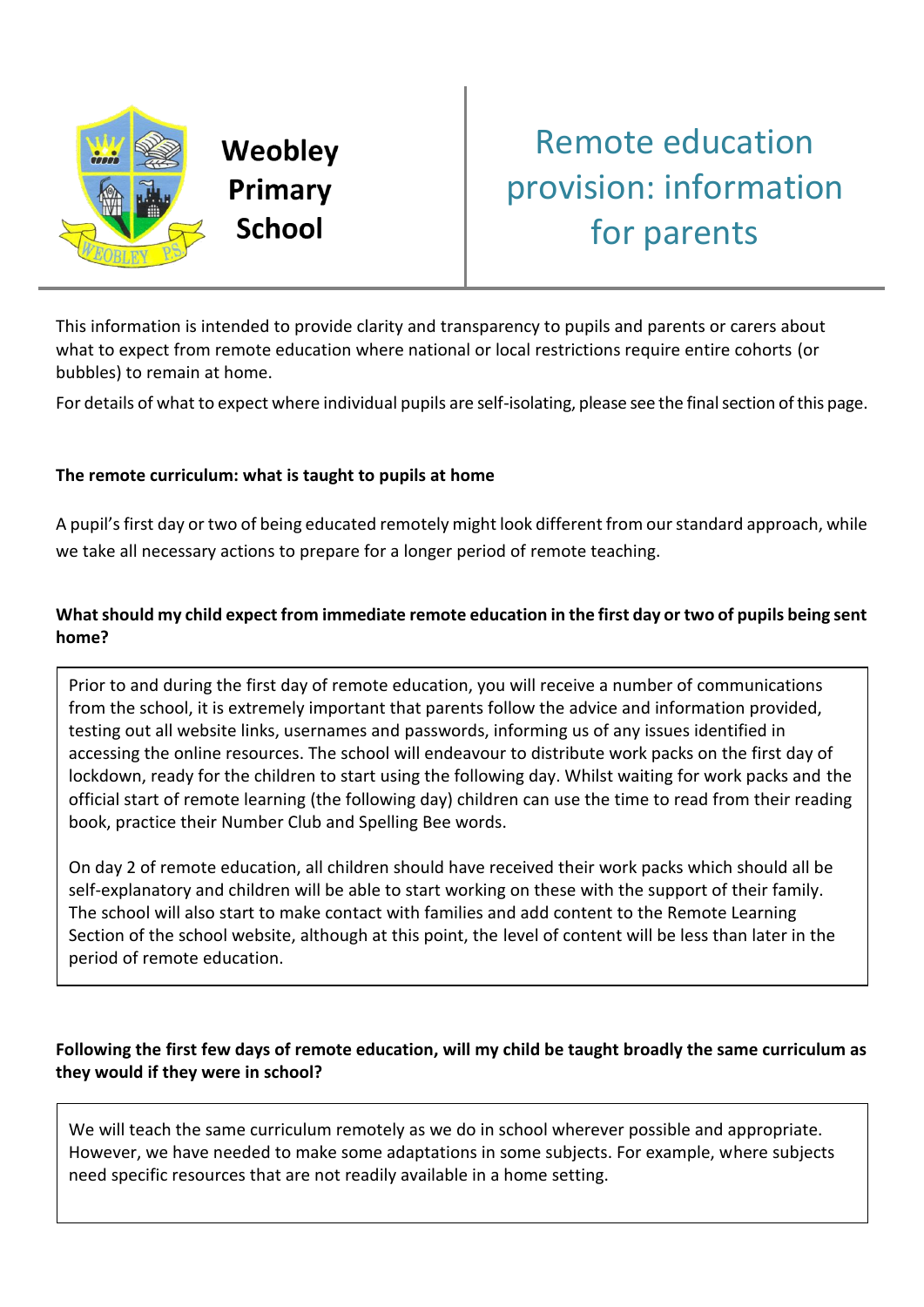## **How long can I expect work set by the school to take my child each day?**

We expect that remote education (including remote teaching and independent work) will take pupils broadly the following number of hours each day:

| Key Stage 1 | 3 hours per day – learning time does not include lunch or break<br>times |
|-------------|--------------------------------------------------------------------------|
| Key Stage 2 | 4 hours per day - learning time does not include lunch or break<br>times |

#### **Accessing remote education**

#### **How will my child access any online remote education you are providing?**

We are well aware of the demands on technology in many of our families homes due to multiple numbers of people needing access to limited information technology resources. For this reason, our Remote Education is broadly based around paper based work packs supported by additional information available on our website that can be accessed as and when required.

Work packs will be delivered fortnightly, the day before they are due to start being used. At the same time, the old work packs will be collected for marking and assessment.

In addition to the work packs being collected, parents and children are asked to upload their work on a daily basis via a link to OneDrive. The link is available on the Class e-Learning Page on our website. The link will also be sent to parents via text. Staff will respond to the work via text message (we do not guarantee a text message for every single piece of work uploaded). Alternatively, children and parents can use Microsoft Teams to upload their work, if this is the case, teachers will respond to the work on Microsoft Teams.

Each class has its own e-Learning Page available on the "Remote Learning" tab of the school website [https://www.weobleyprimary.co.uk](https://www.weobleyprimary.co.uk/) additional resources to support the learning will be made available here. The class e-Learning page will be broken down into weekly and daily sections, making it a straight forward task to identify resources for each day of remote education.

## **If my child does not have digital or online access at home, how will you support them to access remote education?**

We recognise that some pupils may not have suitable online access at home. We take the following approaches to support those pupils to access remote education: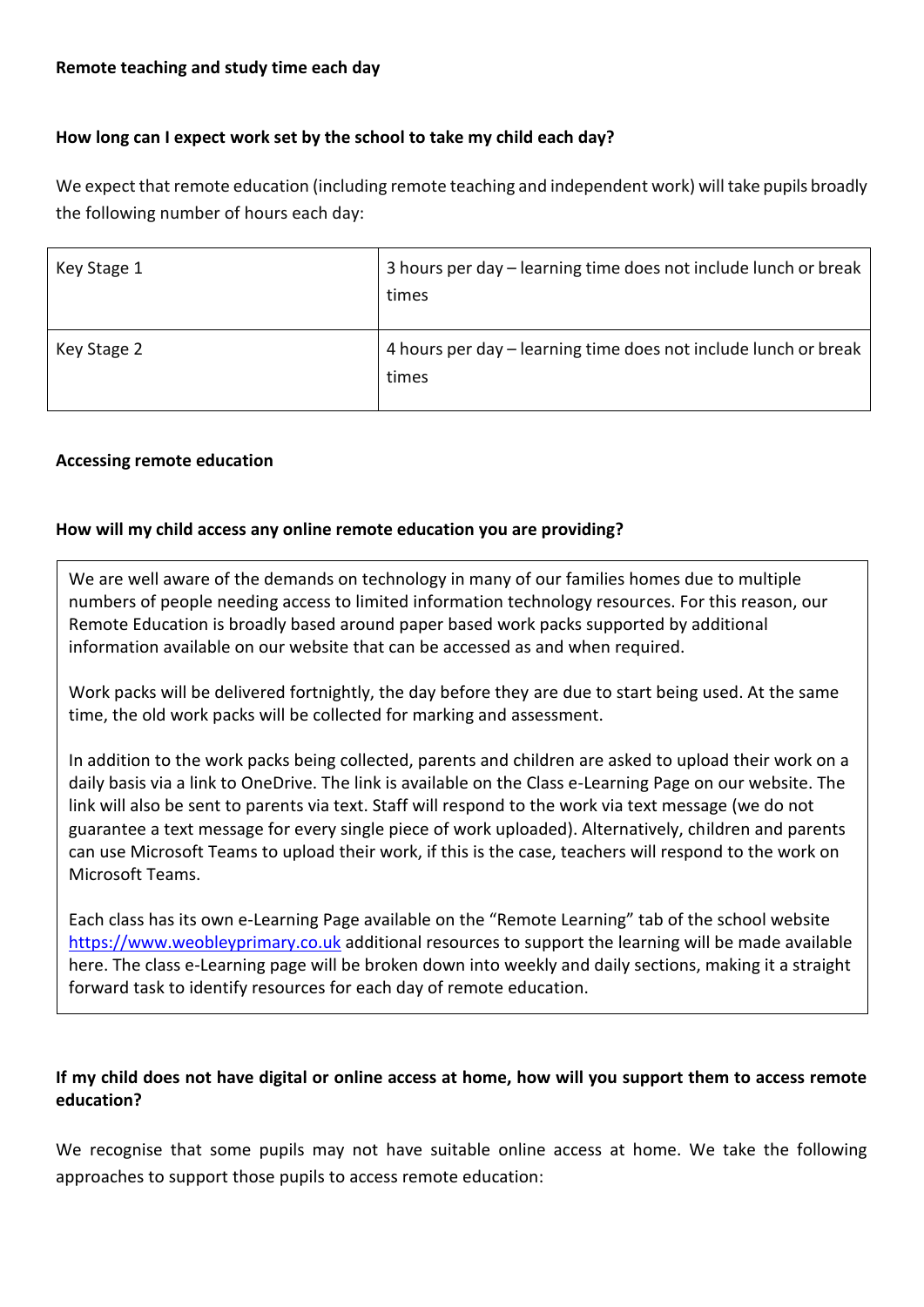Our method of Remote Education, predominantly relies on hand-delivered paper based work packs., supported by telephone support as staff are available to support during the school day. This will mean that it is not essential for homes to have online access. However, whilst not essential, it is highly desirable as this will enable children to access the additional resources available from the school e-Learning pages, upload their work daily and stay in touch with their teachers using Microsoft Teams.

All of our resources should be accessible from a mobile phone, however, a larger device such as a tablet or laptop would make access much easier due to the increased screen size.

Parents should contact the school if they are struggling to access online resources and we will do what we can to support you with this.

#### **How will my child be taught remotely?**

We use a combination of the following approaches to teach pupils remotely:

Some examples of remote teaching approaches:

- printed paper packs produced by teachers (e.g. workbooks, worksheets), hand delivered fortnightly.
- recorded teaching either recorded by teachers from the school or via other sources (e.g. Oak National Academy lessons, YouTube video clips)
- commercially available websites supporting the teaching of specific subjects or areas, including video clips or sequences
- PowerPoint presentations explaining specific areas of learning

#### **Engagement and feedback**

# **What are your expectations for my child's engagement and the support that we as parents and carers should provide at home?**

We hope that all parents will:

- Register their child daily via Microsoft Teams (where possible)
- encourage and support their children to engage with all of the work and support resources provided by the school.
- create a timetable for learning that suits their own circumstances (the school appreciates that following a prescribed school timetable is impractical for all families due to other demands).
- upload their child's work on a daily basis and share their teacher's feedback with the children.
- engage with phone calls from school
- support their children using new methods of communication i.e. Microsoft Teams.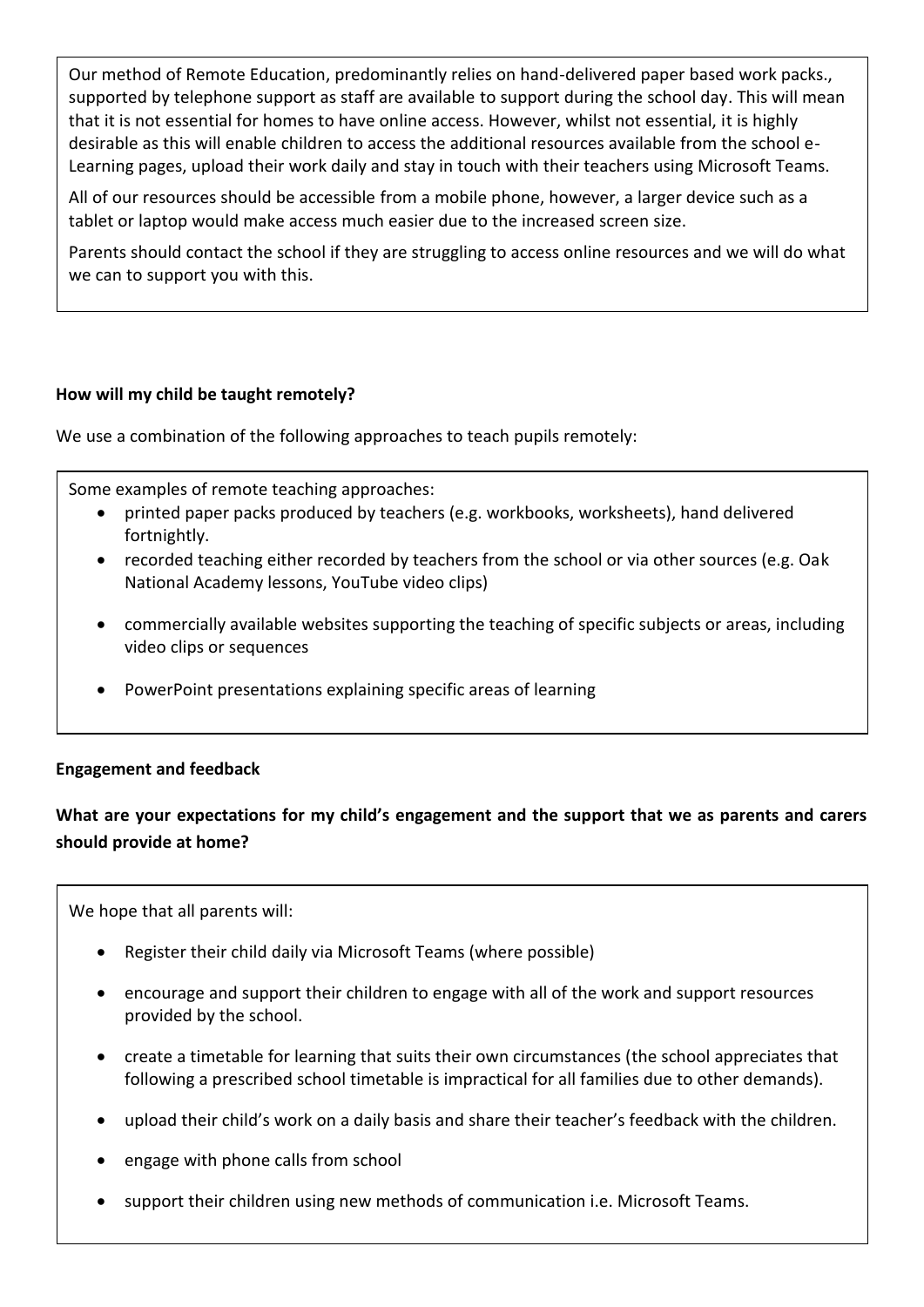#### **How will you check whether my child is engaging with their work and how will I be informed if there are concerns?**

Teachers will:

- check uploads of work throughout the school day, sending regular feedback via text message or Microsoft Teams
- attempt to make verbal contact twice per week either via telephone or Microsoft Teams.
- host a whole class video catch-up once per week on Microsoft Teams
- chat with children and parents via Microsoft Teams or over the phone on an adhoc basis as and when support is required
- work packs will be collected back in to assess learning

## **How will you assess my child's work and progress?**

Feedback can take many forms and may not always mean extensive written comments for individual children. For example, whole-class feedback or quizzes marked automatically via digital platforms are also valid and effective methods, amongst many others. Our approach to feeding back on pupil work is as follows:

Teachers will:

- Respond to daily uploads via text message or Microsoft Teams, providing on feedback and advice on the quality of the work and where appropriate, how to make improvements to the work completed
- Contact the children and parents twice per week by phone or on Microsoft Teams
- Mark and assess all returned work packs, records will be kept to inform future teaching and feedback will be provided – the level of feedback will be dependent on feedback already given on daily uploads.

#### **Additional support for pupils with particular needs**

## **How will you work with me to help my child who needs additional support from adults at home to access remote education?**

We recognise that some pupils, for example some pupils with special educational needs and disabilities (SEND), may not be able to access remote education without support from adults at home. We acknowledge the difficulties this may place on families, and we will work with parents and carers to support those pupils in the following ways: